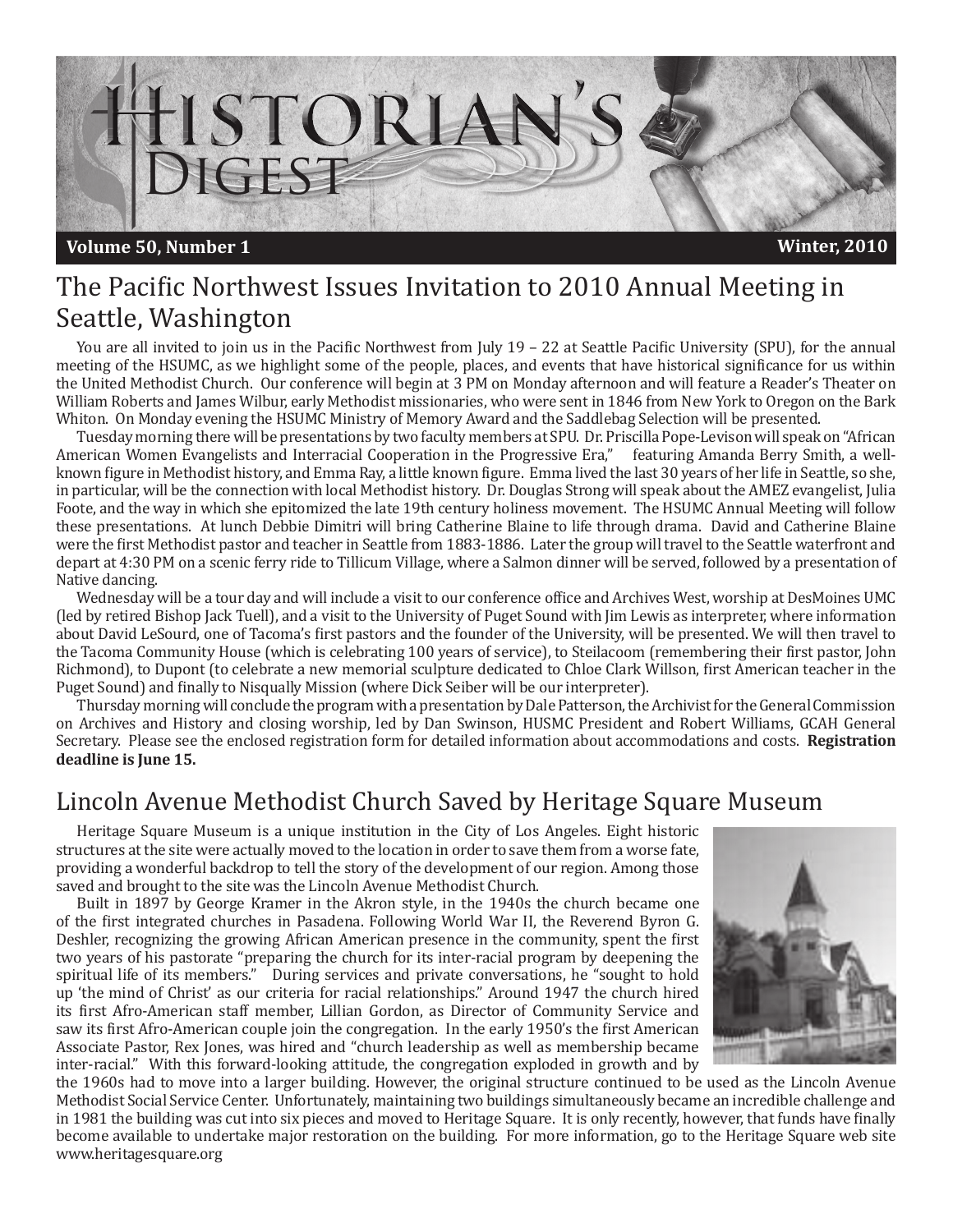#### **Historical Society of the UMC**

۸J

Dan Swinson, President 223 North Emerson Street Mt. Prospect, IL 60056-2509 djswinson@wowway.com

Jim Morris, Vice President 1103 Joshua Avenue Creston IA 50801 641-782-2715 mjmorris\_jm@hotmail.com

Barbara Essen, Secretary P.O. Box 655 Pomeroy, WA 99347 509-843-1212 (h) bessen@peoplepc.com

Charles Yrigoyen, Treasurer 950 Willow Valley Lakes Dr., #I-106 Willow Street PA 17584-9663 717-464-3276 jyrigoyen@cs.com

> Patricia J. Thompson, Editor P. O. Box 538 Morrisville VT 05661 802-888-2185 pajt8817@aol.com

> Philip Lawton, Membership Secretary P. O. Box 247 Felton DE 19943 phlawton@verizon.net

> > Program Committee: Carol Roszell croszell@txwes.edu

Linda Schramm lars@greatlakes.net

Rob Sledge rsledge@mcm.edu

Chris Shoemaker brothershoe@zebra.net

Please send address changes to Phil Lawton. Editorial correspondence should be directed to Pat Thompson. The deadline for submissions for the next issue is April 1, 2010.

*Historian's Digest is published quarterly by the Historical Society of the United Methodist Church.* 

## Letter from the President

I have been reading John Wigger's new biography *American Saint: Francis Asbury and the Methodists* (Oxford University Press, 2009). He makes strong claims for Asbury's significance in American religious history. In his own time, Wigger claims, the peripatetic Asbury was better known by sight to most Americans than founding leaders like Jefferson and Washington. In the broader scheme, Asbury's persevering ministry shaped American religion in ways still felt today.

Wigger's book, part of a broader reassessment of the place of Methodism and its leaders in the American past, is a far cry from the fare I had in graduate school in the seventies. In Gerald Brauer's revivalism seminar at the University of Chicago, the story tracked from Perry Miller's New England mind, to William McLoughlin on revivalism (which, in *Revivals, Awakenings, and Reform* managed to turn a meager two page discussion of Wesleyan influence into an affirmation of the Puritan, Calvinist "culture core" of American religion), with a stop at Micea Eliade's History of Religion categories. Explanations of revivalism bounded from Jonathan Edwards, to Charles Grandison Finney, to D. L. Moody, to Billy Graham, with barely a glance downward.

We can be grateful to many folk—scholars, conferences, publishers, academies, inside and outside the world Methodist community—who have helped change this perspective. We can find out "what's bugging the people" (one of Martin Marty's sometimes litmus tests for historical narrative) with more of the people, including our own.

This task has a continuing imperative, though. I have noticed a rising interest in religion among students of the American Civil War. Unfortunately, many write from the perspective of the dated scholarship cited above. The result seems to be as follows: The Puritan Calvinist culture core of New England is modified by liberalism and embraces abolition, a parallel culture core in the South entrenches in conservatism and defends slavery. Virtually anyone influenced by Wesley in that period would have difficulty recognizing their motivations in this schema. We need to shake the tree.

Another tree we might shake is in our own back yard. I noticed Methodist history, even from the Kingswood imprint, is mighty thin at our local Cokesbury store. The staff was not even aware of the Asbury biography. They indicated that "corporate" decides what will be in local stores.

I know that the book trade is in difficulty, that the books are available on line, that ways of receiving information are changing, etc. Not to play the part of the Wil Smith character in *I, Robot*, who was compared with the curmudgeons who "tried to save the libraries," but can we encourage Cokesbury to have some historical "eye candy" within sight of those seeking curriculum, VBS materials, graduation and confirmation gifts, and so on?

After all, as Lucas Endicott reminded us in the most recent issue of *Methodist History*, publishing is also part of our history.

Just wondering.

市

Dan Swinson

цJ Did you know that the African American Methodist Heritage Center (AAMHC) is now located within the Methodist Archives Center and Library at Drew University as a result of a new partnership between GCAH and AAMHC? Go to www.gcah.org and click on, "GCAH Celebrates Black History Month" for more information.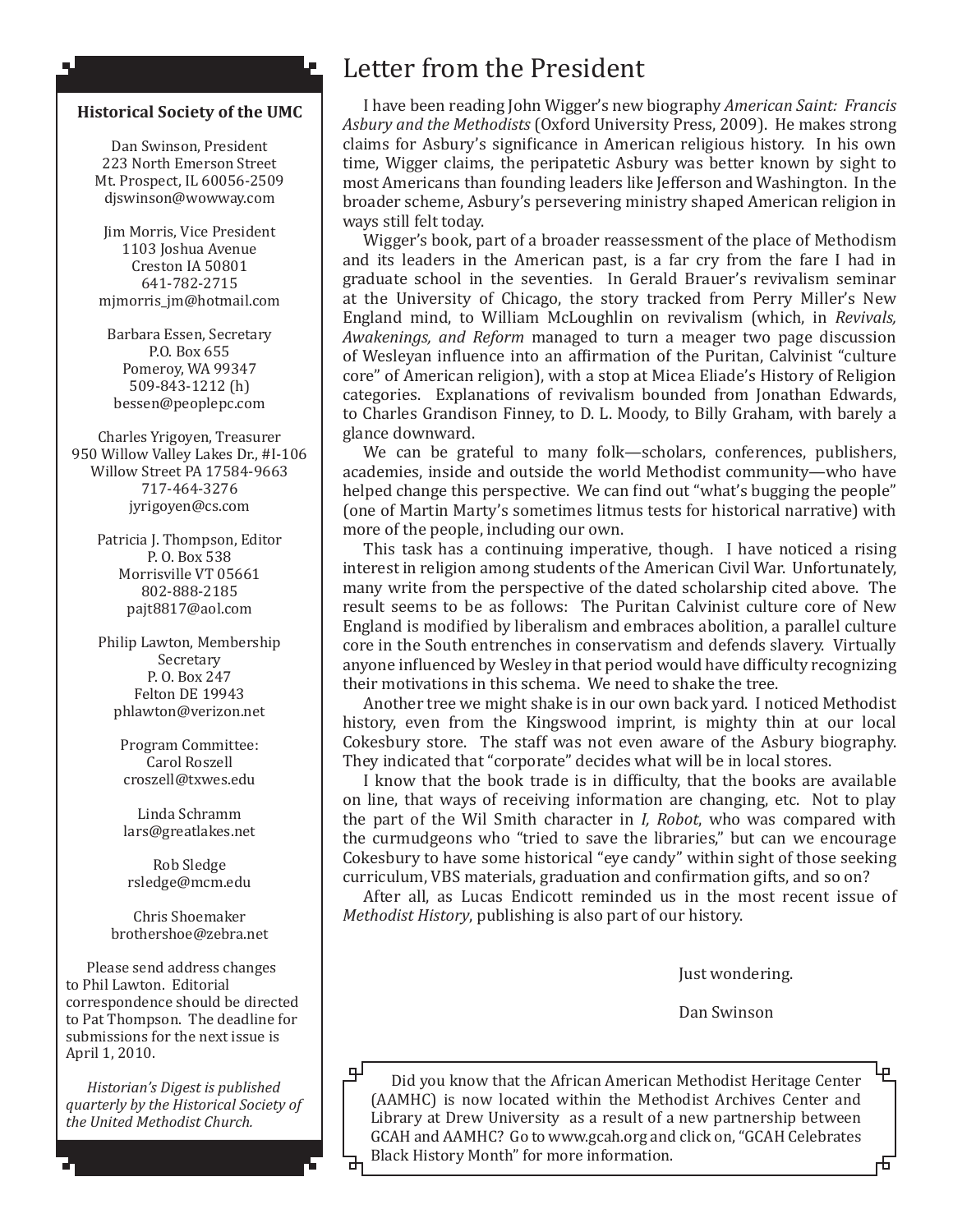# ANNOUNCING THE 2009 "SADDLEBAG SELECTION" OF THE HISTORICAL SOCIETY OF THE UNITED METHODIST CHURCH

The Historical Society of the United Methodist Church is pleased to announce the fourth year of its annual "Saddlebag Selection" award. This designation will be given to the outstanding book on United Methodist history or a related subject published during 2009. **Members of the Society are hereby solicited to make suggestions to the selection committee for books that might be considered.** The committee can then ask the publishers to enter their books in the competition.

The following selection criteria have been adopted:

a. The selection should achieve a balance between the scholarly and the popular. The selection should be respectable and readable, serious and accessible.

b. The selection should be on a significant subject of general interest to United Methodist audiences, that is, related to Methodist history or polity or theology or biography or similar matters.

c. The entry will have been published during the specified calendar year.

d. A publisher may submit more than one entry in a given year.

The Selection Committee for the 2009 competition is composed of Dr. Charles Yrigoyen, Jr., former General Secretary of the Commission on Archives and History of the UMC; Rev. Lyle Johnston, pastor of Globe United Methodist Church in Arizona; Ms. Linda Schramm, secretary of the Detroit Annual Conference; and Dr. Rob Sledge, Distinguished Professor of History, Emeritus at McMurry University in Texas.

If you have a suggestion for a book which might be considered, please contact Dr. Robert W. Sledge, Box 637, McMurry University Station, Abilene, Texas 79697; rsledge@mcm.edu; 325-793-4699 as soon as possible as the entry deadline is April 1, 2010.

Announcement of the winning work will be made as soon as possible. The presentation of the awards will be at the HSUMC annual meeting in Washington State in the summer of 2010. For more on the Historical Society, see www.historicalsocietyunitedmethodistchurch.org.

Dr. Robert Sledge

### Winter Reading Suggestions

We have received a number of suggestions for reading related to United Methodist history. Why not chose one to read while you're waiting longingly for Spring to come?

#### From Chuck Yrigoyen:

John H. Wigger, *American Saint: Francis Asbury and the Methodists*, Oxford University Press, 2009, \$39.95. This will be the definitive biography on the most important early American Methodist leader.

William J. Abraham and James E. Kirby, editors, *The Oxford Handbook of Methodist Studies*, Oxford University Press, 2009, \$150. Obviously a pricey reference book but one which will be appreciated by those interested in Methodist history. Has a global approach.

Randy L. Maddox and Jason E. Vickers, editors, *The Cambridge Companion to John Wesley*, Cambridge University Press, 2009, \$85; \$59 (paperback). important reference work on the life, theology, and legacy of John Wesley.

Charles Yrigoyen, Jr., editor, *The T & T Clark Companion to Methodism*, T & T Clark/Continuum, 2010. \$150. Another pricey volume and one that deals with the Wesleys, their theology, Methodism's spread across the world, and main themes in Methodist life.

#### From Phil Lawton:

Dr. William William's book *Garden of American Methodism* has a well deserved reputation as a classic study of early Methodism, but has been out of print for some years. The Peninsula-Delaware CAH has recently had it reissued as a paperback. Copies are available for \$10 plus \$4 S&H from Barratt's Chapel & Museum, 6362 Bay Road, Frederica, DE 19946.

From Our Canadian Friends:

Calvin Hollett, *Shouting, Embracing, and Dancing with Ecstasy The Growth of Methodism in Newfoundland*, 1774- 1874. This book is due to be released in March, 2010 and can be ordered for \$85. from: McGill-Queen's University Press, 3430 McTavish Street Montreal, Quebec H3A 1X9 Canada. Fax: (514) 398-5443. In the late eighteenth and early nineteenth century, Newfoundlanders, who often lived in small, mobile communities where they supported themselves with strenuous work and ingenuity, increasingly broke away from Anglicanism to find joy and comfort in the Methodist tradition. In this remarkable study of a region's reasons for changing how they

practiced their faith, Shouting,<br>Embracing, and Dancing Embracing, and with Ecstasy presents a unique perspective on the histories of Methodism and Newfoundland.